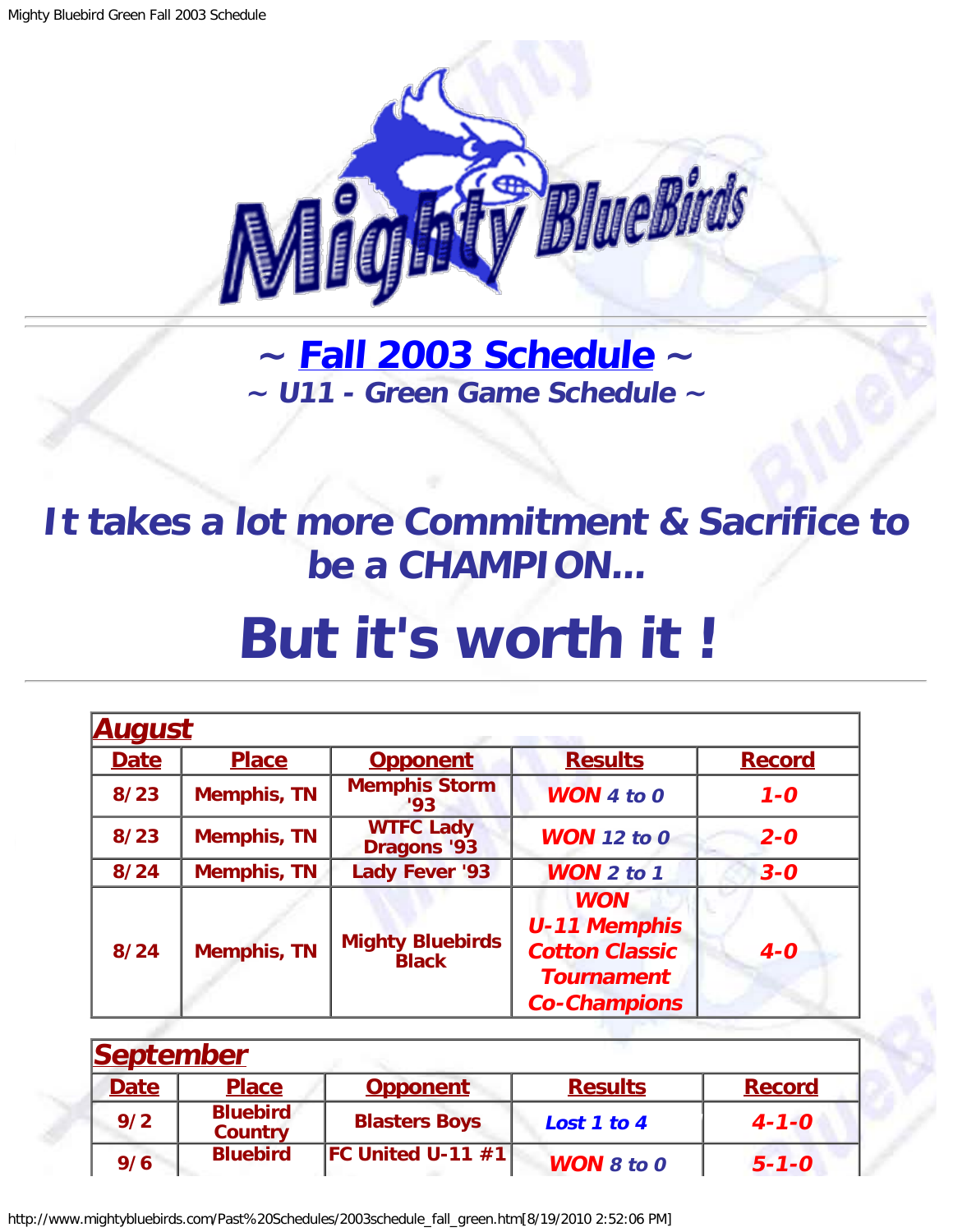|      | <b>Country</b>                    | <b>Game Day</b>                                 |                                                                             |              |
|------|-----------------------------------|-------------------------------------------------|-----------------------------------------------------------------------------|--------------|
| 9/6  | <b>Bluebird</b>                   | <b>FC United U-11 #1</b>                        | <b>WON 8 to 0</b>                                                           | $6 - 1 - 0$  |
|      | <b>Country</b>                    | <b>Game Day</b>                                 |                                                                             |              |
| 9/6  | <b>Bluebird</b>                   | <b>FC United U-11 #1</b>                        | <b>WON 8 to 0</b>                                                           | $7 - 1 - 0$  |
|      | <b>Country</b>                    | <b>Game Day</b>                                 |                                                                             |              |
| 9/11 | <b>Bluebird</b><br><b>Country</b> | <b>LRFC U-12 Blue</b>                           | <b>WON</b> 3 to 0                                                           | $8 - 1 - 0$  |
| 9/13 | <b>Fort Smith, AR</b>             | <b>Ft. Smith Express</b><br><b>Red</b>          | <b>WON</b> 13 to 0                                                          | $9 - 1 - 0$  |
| 9/13 | <b>Fort Smith, AR</b>             | <b>Russellville Hustle</b>                      | <b>WON</b> 11 to 0                                                          | $10 - 1 - 0$ |
| 9/14 | <b>Fort Smith, AR</b>             | <b>FC United -</b><br><b>Freedom</b>            | <b>WON 6 to 1</b>                                                           | $11 - 1 - 0$ |
| 9/14 | <b>Fort Smith, AR</b>             | <b>Mighty Bluebird</b><br><b>Black</b>          | <b>WON</b> 4 to $2$                                                         | $12 - 1 - 0$ |
|      |                                   |                                                 | <b>WON 8 to 0</b>                                                           |              |
|      |                                   |                                                 | <b>U-11 Dawg Daze</b>                                                       |              |
| 9/14 | Fort Smith, AR                    | <b>LRFC 93 White</b>                            | <b>Tournament</b>                                                           | $13 - 1 - 0$ |
|      |                                   |                                                 | <b>Champions</b>                                                            |              |
|      | <b>Burns Park,</b>                | <b>AR Soccer Club U-</b>                        |                                                                             |              |
| 9/18 | <b>NLR</b>                        | 11 Boys                                         | WON 1 to 0                                                                  | $14 - 1 - 0$ |
| 9/20 | <b>Memphis, TN</b>                | <b>MS United Red</b><br><b>Madison, MS</b>      | <b>WON 6 to 0</b>                                                           | $15 - 1 - 0$ |
| 9/20 | <b>Memphis, TN</b>                | <b>JFC Green</b><br><b>Jackson, MS</b>          | <b>WON</b> 4 to 0                                                           | $16 - 1 - 0$ |
| 9/21 | <b>Memphis, TN</b>                | <b>Middle Valley</b><br><b>Magic Hixson, TN</b> | <b>WON</b> 5 to 0                                                           | $17 - 1 - 0$ |
| 9/21 | <b>Memphis, TN</b>                | 93 Lady Lobos<br><b>Germantown, TN</b>          | <b>WON</b> 1 to 0                                                           | $18 - 1 - 0$ |
| 9/21 | <b>Memphis, TN</b>                | <b>Mighty Bluebirds</b>                         | Lost 3 to 4<br>2 OT - Shootout<br><b>U-11 SuperClubs</b><br><b>Regional</b> | $18 - 2 - 0$ |
|      |                                   | <b>Black</b>                                    | Championship                                                                |              |
|      |                                   |                                                 | <b>Tournament</b>                                                           |              |
|      |                                   |                                                 | <b>Runner - Up</b>                                                          |              |
| 9/27 | NLR, AR                           | <b>Russellville Hustle</b>                      | <b>WON</b> 9 to 0                                                           | $19 - 2 - 0$ |
| 9/27 | NLR, AR                           | <b>LRFC '93 Blue</b>                            | WON 9 to 0                                                                  | $20 - 2 - 0$ |
| 9/28 | NLR, AR                           | <b>Tulsa Thunder</b><br><b>Black</b>            | Lost 2 to 3                                                                 | $20 - 3 - 0$ |

| <b>October</b> |                                     |                                             |                       |               |
|----------------|-------------------------------------|---------------------------------------------|-----------------------|---------------|
| <b>Date</b>    | <b>Place</b>                        | <b>Opponent</b>                             | <b>Results</b>        | <b>Record</b> |
| 10/4           | <b>Riverdale</b>                    | <b>LRFC</b>                                 | <b>WON 8 to 0</b>     | $21 - 3 - 0$  |
| 10/9           | <b>Bluebird</b><br><b>Country</b>   | <b>U-11 Blasters</b><br><b>Boys</b>         | Tie 2 to 2            | $21 - 3 - 1$  |
| 10/16          | <b>Bluebird</b><br><b>Country</b>   | <b>LRFC U-12 White</b>                      | <b>WON</b> $3$ to $1$ | $22 - 3 - 1$  |
| 10/25          | <b>Northwest</b><br><b>Arkansas</b> | <b>Fort Smith</b><br><b>Express Red '93</b> | $WON$ 9 to 0          | $23 - 3 - 1$  |